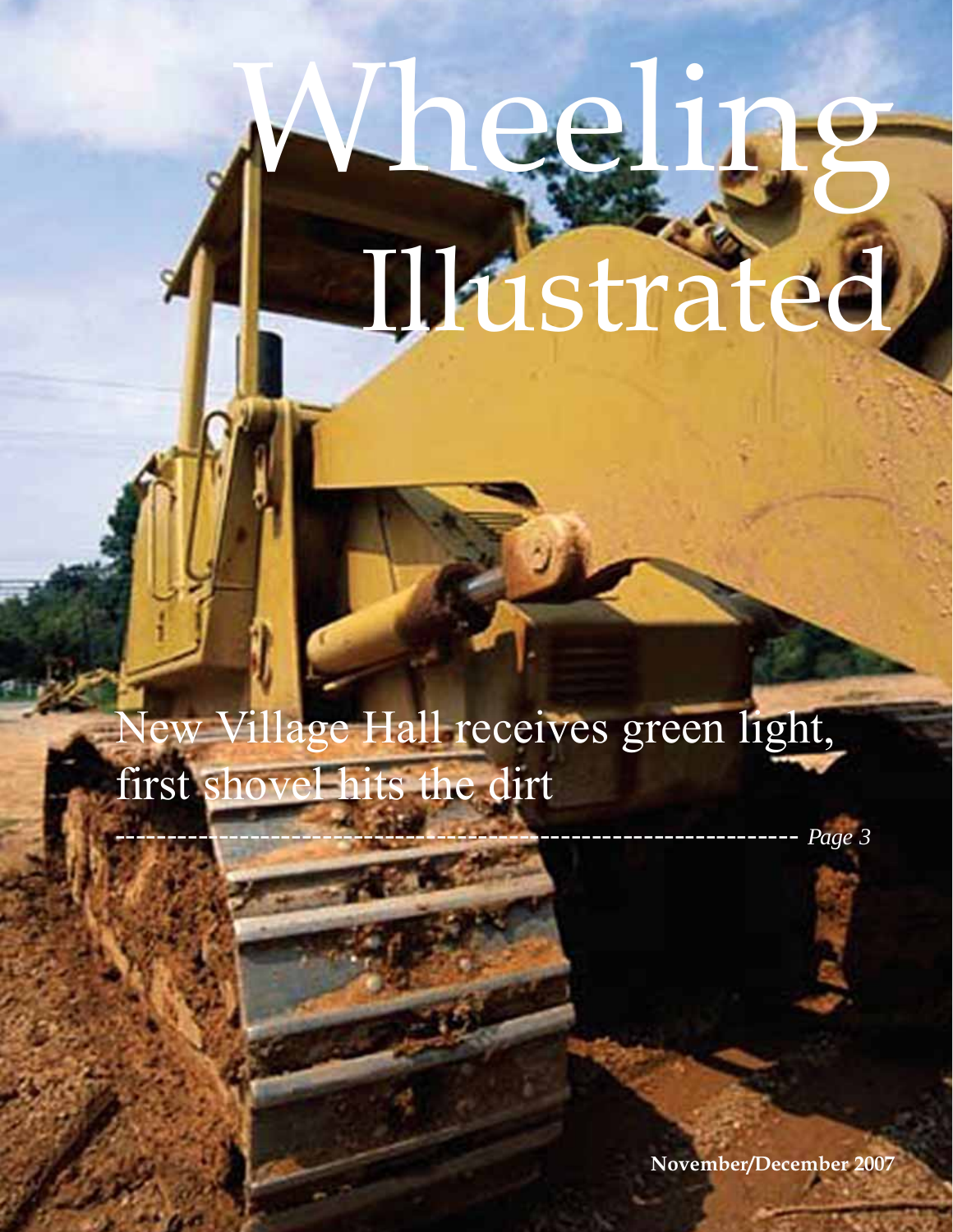## From The Editor



Greetings and Salutations, Welcome to the first edition of the new and improved Village of Wheeling newsletter, *Wheeling Illustrated*. Over the years the Village has attempted to create and distribute a communications vehicle that would actually be useful, if not educational to our residents. Obviously, it is sometimes a bit of a chore to describe with any excitement and/or literary flair the Village's tree ordinance or come up with a fresh way to ask residents to shovel the snow on their sidewalks. Therefore, and after much creative consideration, the editorial staff has attempted to create a more visually appealing info-magazine while still providing valuable information. Throughout 2008 we will be utilizing more artwork, profiling more people, not just the projects they work on, and, in general, try to produce a higher quality piece of literature. We hope you like the changes.

--------------------------James Lang



## The Clerk's Corner

*(Editorial admission: This picturesque and festive street corner does not actually belong to the Village Clerk)*

#### **REMEMBER WE ARE HERE TO HELP YOU**

The Pig Roast fund raiser held September 8, 2007 for the Burn Camp was a great success with the biggest turn out yet. This fundraiser should allow at least twelve children the opportunity to take advantage of this wonderful camp where they will not feel self-conscious of any burns they may have. Again thank you to everyone who participated.

#### **REMINDER**

Jeff Kopper is our Street Division Supervisor. Let's make Jeff and his crew's lives a little easier, as well as those of your fellow residents, by NOT RAKING LEAVES INTO THE STREET. This clogs up the sewers and if we have a heavy rain the streets will flood. Just a gentle reminder.

Bothered by solicitors? We have "NO SOLICITOR" signs available at the Village Hall.

#### **LIGHTING OF LIGHTS:**

At 6:00 pm Sunday November 25th Mr. & Mrs. Claus will appear at Friendship Park at the corner of Dundee Road and Milwaukee Avenue for the lighting of the lights. There well also be plenty of Cookies and Hot Chocolate for everyone to enjoy.

#### **LOLLIPOP LANE**

Mr. and Mrs. Claus will be arriving by sleigh to open Lollipop Lane on Saturday, December 1st. The parade will start at Route 83 and Dundee Road at 1:30 pm. Proceed down Dundee Road to Wolf Road and then to Chamber Park. Lollipop Lane will be open from 1p.m. until 5p.m. on Saturday and Sunday. Monday through Friday it will be open from 6:30 to 8:30. Lollipop Lane closes on Sunday December 9th at 5p.m. For further information please call Elaine Simpson at 847-541-8692.







Ken Brady



Bob Heer





Horcher



Judy Abruscato

Dean Argiris

Mike Horcher

Elaine Simpson



The Village of Wheeling President, Board of Trustees and Village Clerk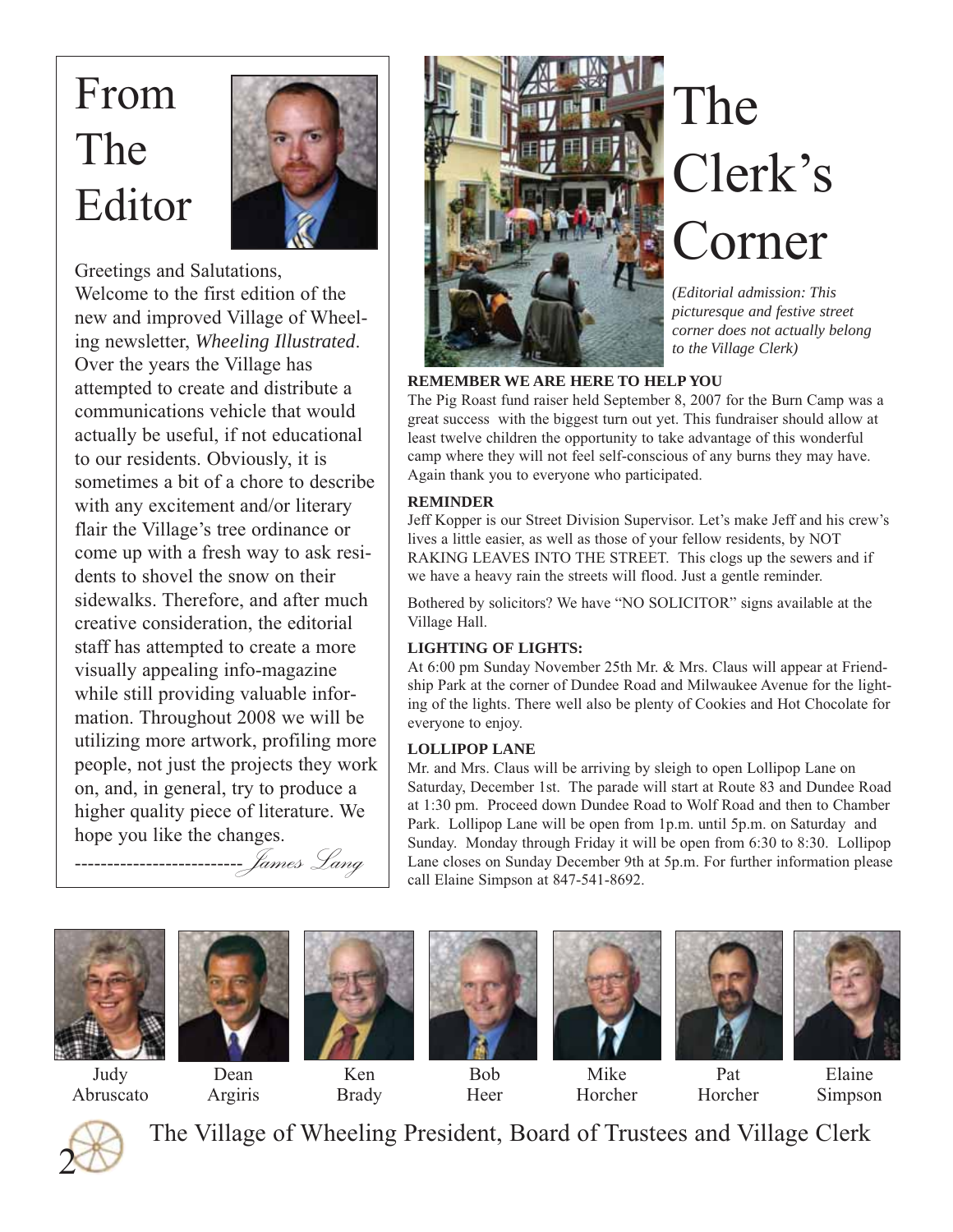## *After a landmark deal between the Village of Wheeling and Wheeling Park District, it's official; 'Let's Move Some Dirt.'*

The construction clock officially started at 6 p.m., October 15, 2007 when the Village President, Clerk and Board of Trustees angled their shovels into the dirt and turned the first sod. According to Village officials the doors should open in early 2009.

The Village Board unanimously voted to guarantee a maximum price to the project's construction manager, W.B. Olson Inc. at a special meeting October 1. Olson is not only the construction manager, but will also be performing the actual construction.

"This is a great day for the Village of Wheeling," said President Judy Abruscato. "This facility will not only be a source of great pride for the men and women who will work within its walls, but also for each and every resident in the Village."

According to Village Manager Mark Rooney, bids for construction came in below estimates and that



the cost of the 53,872-square-foot building will be approximately \$255 per square foot.

"The maximum price for construction is \$16.7 million minus road and traffic signal improvements, furniture and equipment," Rooney said. "Olson is responsible for any amount that exceeds what the Board of Trustees approved so obviously they will be paying close attention throughout the construction cycle to ensure they stay within budget."



*Northeast view of the new muncipal building, respectively.*



*Northwest views of the new muncipal building, respectively.*



*"Ground Breaking From left to right, Ken Brady, Pat Horcher, Mike Horcher, Judy Abruscato, Elaine Simpson, Bob Heer and Dean Argiris turn the firts shovels of dirt on the municipal campus"*

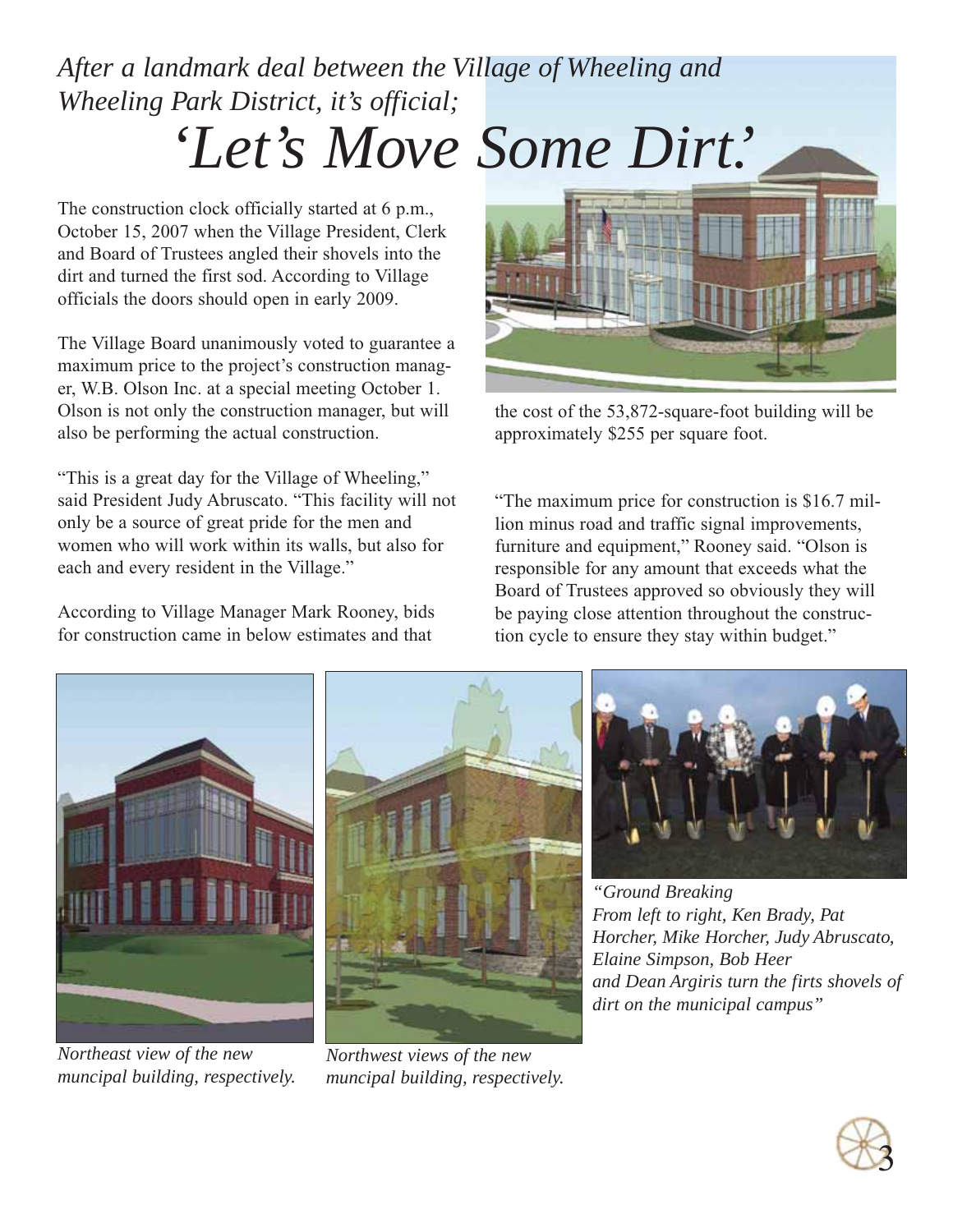

#### **Community Takes A Stand Against Crime**

Saturday, September 22nd saw the first ever Neighborhood Watch picnic in the Colonial Town homes subdivision, located at Rt. 83 and McHenry Rd.

Acting Village President Judy Abruscato was present, and the police department was represented by Chief John Stone, Deputy Chief William Benson and many other officers that showed up to stand strong with residents hungering for change. "It was an overwhelming success," said Deputy Chief William Benson. "I was really impressed with the Colonial community participation." One of the attendees told Crime Prevention Officer Scott Laverd, "This is the first time I'm meeting my neighbors. This is really cool!" This attitude of caring and sacrifice as well as the fact that so many residents showed up was what helped to make the event so positive and unique.

Wheeling Police Chief John Stone told the group that the picnic was the first step to turning Colonial around. Laverd told attendees that the police can't do it alone. "We need your help. You have a responsibility to make Colonial a better place to live, and we will be there to help you every step of the way."

If you have any questions or want to start a Neighborhood Watch in your area, please contact Officer Laverd at 847-459-2994.



Left to Right: Sgt. Vic Chirio, Officer James Borchardt, Officer Jim Elwart, Officer Dennis Bulanda, Cpl. Paul Smith, Sgt. Mike Porzycki

Wheeling Police Officers receive recognition from the Alliance Against Intoxicated Motorists for their dedication and contribution in the area of DUI Enforcement. The Village of Wheeling would like to take a moment and compliment Officer's Borchardt, Bulanda and Elwart on receiving A.A.I.M's Top Cop Award for their dedication and enforcement in the area of DUI arrest. On Saturday night prior to our Roadside Safety Check these officers were awarded their certificates of appreciation in front of their fellow peers. The Village would also like to thank their supervisors who support their efforts in the area of DUI Enforcement.

#### **Parent-Teen Seminar on New Driver Laws**

For many young drivers and their parents the current teen driver laws may seem overwhelming. Starting January 1, 2008 they may feel even more confused as extensive new restrictions recently enacted by the State legislature go into effect. In order to help residents better understand these new laws, the Wheeling Police Department will be hosting a unique, first of its kind seminar for both teen drivers and their parents beginning at 7:30 p.m. November 14, 2007 in Village Hall Council Chambers, 255 W. Dundee Road. Parents and teens with current licenses or those expecting to get a license soon are invited to attend.

For additional information or to reserve a space to attend, contact Sergeant Panagakis of the Wheeling Police Department Traffic Enforcement Unit at 847-459-2649. Space for this seminar is limited to the first 75 callers so please contact Sergeant Panagakis as soon as possible if you wish to attend this important program.

#### **Turkey Fryers Avoiding Serious Injury or Death**

On August 26, 2007, a small child was playing on the driveway of his home here in Wheeling, while at the same time family members were preparing to cook with a deep fat fryer (commonly referred to as a "turkey fryer") on their driveway too. The child accidentally came in contact with the deep fat fryer and the hot contents of the fryer spilled over the child's body and the child received almost 75% second and third degree burns. Despite the efforts of the Wheeling Fire Department paramedics, the Flight for Life medical helicopter crew, and the staff at the Loyola Medical Center Burn Unit, the child passed away several days later from complications caused by his burns. This very unfortunate incident highlights just one of the major dangers associated with portable deep fat fryers. With the up coming holiday season, many individuals will be using these devices to prepare their turkeys and other holiday foods. It is important to use extreme caution when using these types of appliances:

•Only an adult should use a deep fat fryer.

•Have a multi-purpose, dry chemical fire extinguisher nearby. •When cooking, use insulated oven mitts or potholders, as well

as safety glasses or a face shield.

•Do not overfill the deep fat fryer with oil – follow the manufacturer's operating instructions completely.

•Keep everyone (including pets) a minimum of ten (10) feet away from the deep fat fryer once it is started and until the unit has fully cooled down (usually eight (8) or more hours) after use.

•Deep fat fryers should be placed on level ground (not a wood porch or deck) a minimum of ten (10) feet from your home, porch, and garage.

•If the deep fat fryer is fueled by propane gas, keep the propane tank as far away as possible from the cooking unit, usually the length of the gas supply line to the cooking unit.

•Make sure any food (particularly turkey) is fully thawed before cooking.

4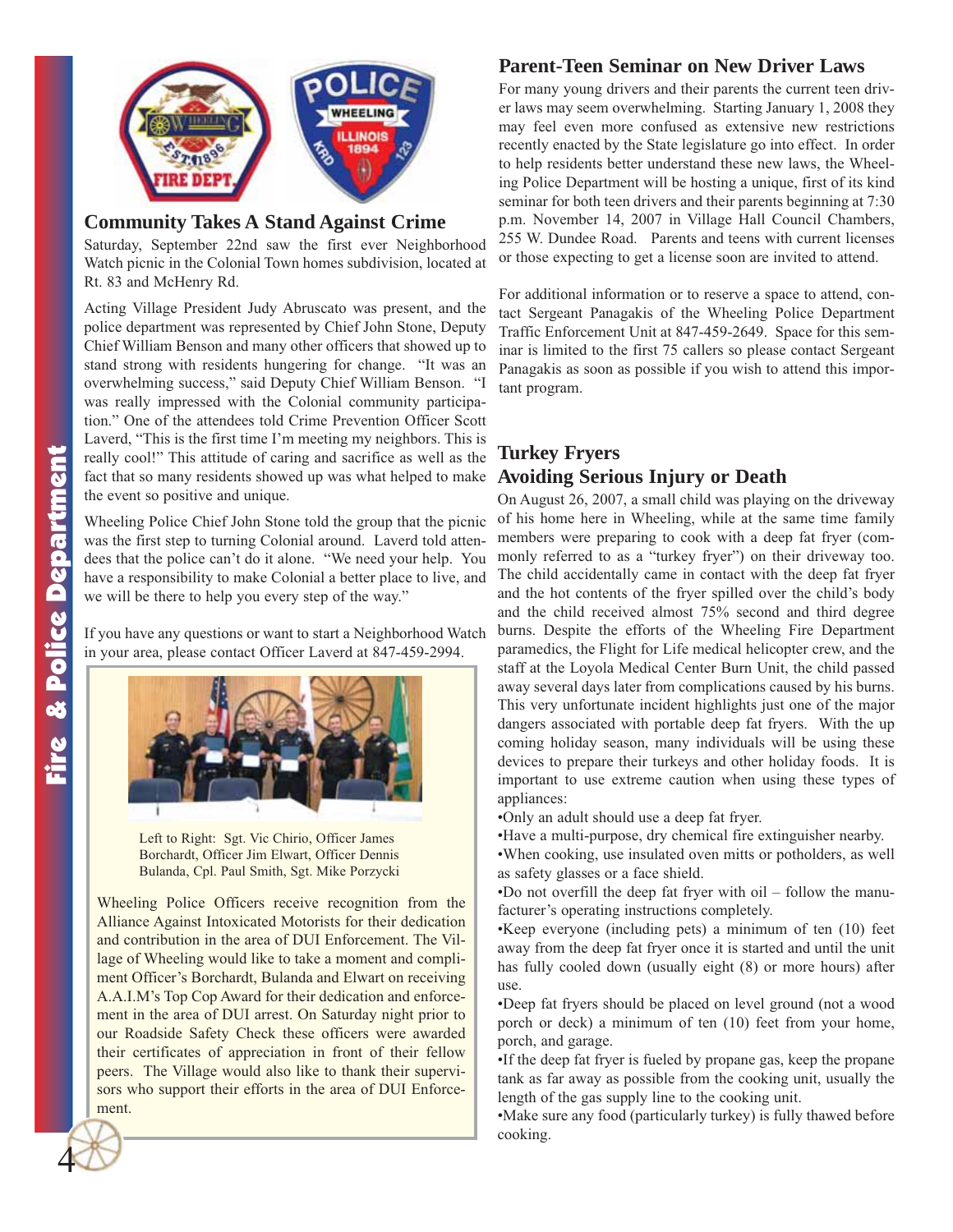#### **\*\*\*REMINDER\*\*\***

As Winter approaches, many homeowners move their home improvement plans indoors. Don't forget to get your permit first! Work completed with a permit in the Village of Wheeling includes code-mandated inspections that can provide additional assurance to a homeowner that mechanical connections and ventilation have been made properly – critical during the Winter heating months.

Our hours are 8:00 a.m. – 4:30 p.m. with extended hours on Wednesday evening until 7:00 p.m.

Inspections are available Monday through Friday starting as early as 7:15 a.m. until 2:45 p.m. with extended hours until 6:30 p.m. on Wednesdays. To schedule inspections call (847) 459-2620.

The Village of Wheeling has an exclusive contract with Waste Management for all waste hauling within the Village, including construction debris. Waste Management is the only waste hauler that you are permitted to use in the Village. To schedule a dumpster for your project, call 1-800-796-9696.

As summer draws to a close, Engineering would like to remind residents and local business owners not to forget permits that may be required for their Fall projects!

Types of work that require permits from the Engineering Department are: driveways, patios, sidewalks, parking lots, commercial and industrial sewer and water repairs, soil borings and monitoring wells. If you have any questions as to whether a permit is necessary for your improvement, please contact the Engineering Department Monday thru Friday at 847-459-2985 between the hours of 7:00 a.m. and 3:30 p.m.

#### **Protect Water Lines from Freezing**

Water expands as it freezes therefore placing great pressure on

anything that contains it, such as metal or plastic pipes. Expanding water can cause pipes found in basements, crawl spaces, attics, garages and kitchen cabinets, to break. Also, pipes running against exterior walls that have little or no insulation are vulnerable to freezing. Some precautions residents can take are:



\*Sealing cracks in doors, windows and founda-

tions. Small openings that consistently bring cold air can quickly freeze pipes.

\*Opening cabinets and closets that contain water lines to allow warm air to circulate around plumbing.

\*Allowing cold water to drip or trickle through faucets. Dripping water prevents pipes from freezing since the temperature of the water running through it is above freezing.

\*Checking pipe insulation periodically to make sure it is dry.

\*Considering installing pipe insulation.

\*If going away during the cold weather, residents should keep temperatures no lower than 55F.

#### **Your Tax Dollars At Work**

Pictured below are the before and after photographs of the newly reconstructed Cornell Avenue Dam Rehabilitation Project. This project slip-lined the three existing deteriorated corrugated metal arch pipe culverts which were becoming structurally unsound to carry future traffic loading. This

Before

project was started in late summer of 2006 and was completed in June of 2007.

Some additional projects coming to a successful completion this year:

**The 2007 Water Main Replacement**

**Program** project entailed the replacement of nearly one (1) mile of 8" watermain with 10" diameter main in the Holly-

wood Ridge Subdivision.

**The 2007 MFT Street Improvement Program** project included resurfacing nearly 3.5 miles of streets in the Lexington Commons, Kingsport Village North, Longtree, and Malibu Subdivisions.





**The 2007 Removal and Replacement Sidewalk Program** is the Villages ongoing effort to ensure sidewalks throughout the Village are maintained and are safe for pedestrian use.

**The Wheeling Road MFT Pavement Patching Project** involved Portland cement concrete pavement patching of approximately 5,907 Square yards, shortening of two center islands medians, concrete curb replacement, pavement marking painting, and sod restoration.

**The 2007 New Public Sidewalk Program** will be targeting four locations: Highland Avenue, both sides of 9th Street south of Strong Avenue, north side Hintz Road starting from River Walk Drive east to the existing River Mills Crossing Development sidewalk, in front of the existing Village Hall site east across Saint Joseph the Worker Church's frontage all the way to Buffalo Creek.

These are only a few of the major capital improvement projects the Village's Public Works, Engineering Division undertakes on a yearly basis; from project design through the permit and bidding process, to construction inspection/management to the projects final completion these tasks are almost entirely completed by the Village's in house engineering staff. For a complete listing of infrastructure improvement projects that the Village undertakes yearly, visit the Village of Wheeling Web site at: http://www.wheelingil.gov

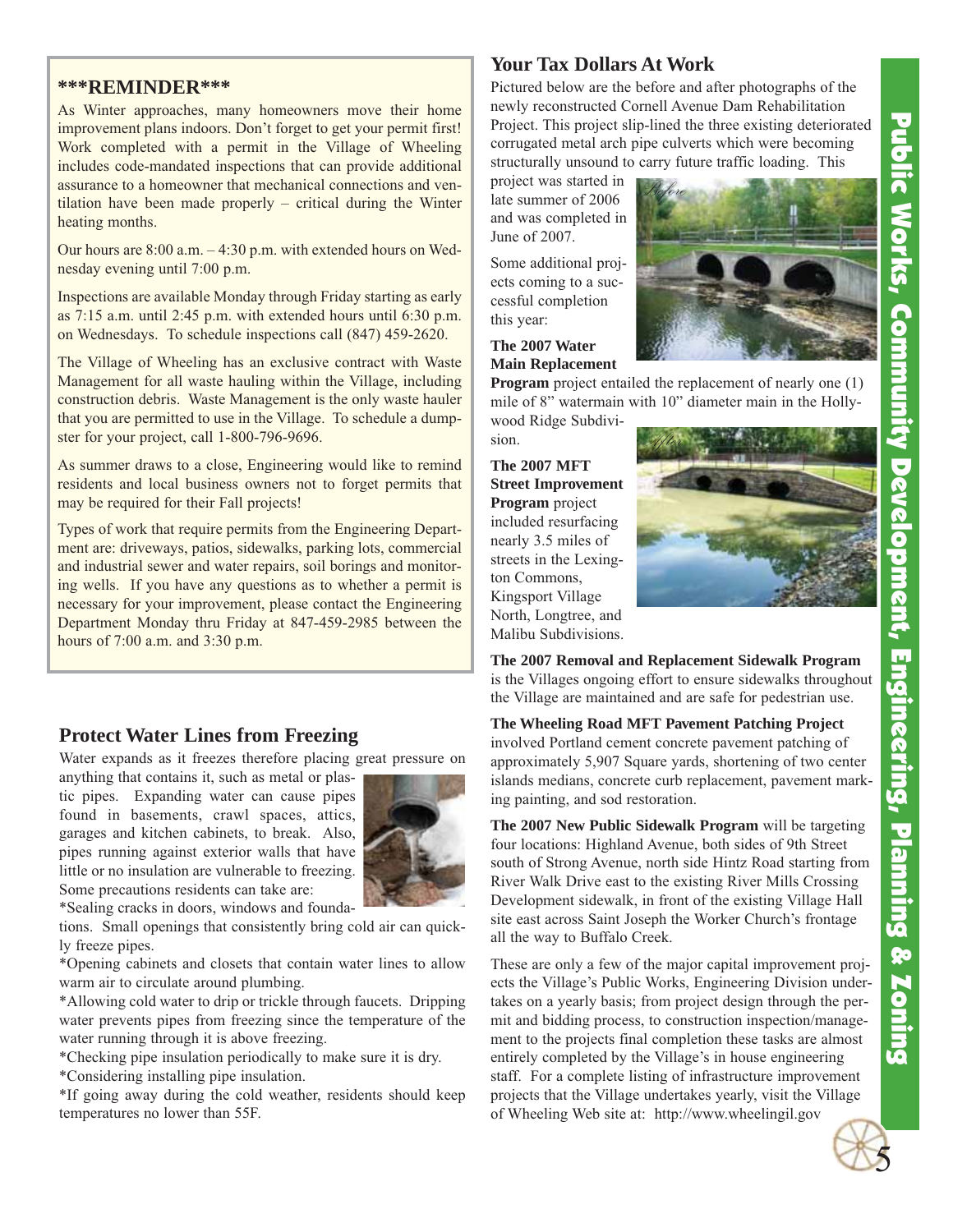199 N. First St. \* 847-459-2670



Pavilion Senior Center is Wheeling's activity center for active adults age 55+. Access a complete listing of all our programs/activities on the village's website in Our Community/Senior Services.

#### **Men & Women are invited to the November Men's Breakfast**

Friday November 9 9AM

Fee \$3 for members, \$5 for non members FREE FOR VETERAN MEN AND WOMEN

A buffet of eggs, sausage, blueberry pancakes, coffee cake, fresh fruit, broccoli, coffee and juice will be followed by a presentation by Caryl Derenfeld on the World War II Memorial in Washington DC. Advanced registration is required call 847-459-2670.

#### **The Needs of the Elderly Hearing Public Forum by AgeOptions**

Tuesday, November 13 9:30 am – 11:30

AgeOptions, an area agency on aging, is holding a hearing at Pavilion to better understand how they can best serve the older adults in our community.

Come and tell them:

•What issues are most important to you

•What you need to plan for your future

•What's on your mind

*Who should attend:* Older adults and others, including family caregivers, senior service agencies and advocates, who want to help ensure that programs and options are available to meet the needs of the aging.

#### **Thanksgiving Celebration**

Thursday, November 15 12-2

Fee \$9 members \$14 nonmembers

Join us for a traditional thanksgiving luncheon catered by Market Square. After the meal you will be treated to some very special entertainment of Chuck Drager. Advanced registration is required – call 847-459-2670.

#### **New Year's Party**

December 31 1 PM Fee \$5

Join us and celebrate the beginning of the New Year. We're having an assortment of delicious hors d'oeuvres, sparkling punch, and lively entertainment. Seating is limited so reserve your place today. Advanced registration is required – call 847-459-2670.

#### **Benefits Check Up**

Call 847-459-2670 ext 4505 for an appointment

You may be eligible for benefits ranging from health coverage to supplemental income to help paying utility bills. The Benefits Check Up is a program by the National Council on the Aging designed to help seniors, their families and care-



givers find the right benefit programs to meet their needs. Our social worker, Jan Christiansen, MSW, is available by appointment to work with Wheeling senior citizens on this program.

#### **SeniorNet - Seniors Teaching Seniors Computer Skills**

SeniorNet has grown from a small research project in 1986 to an

independent, volunteerbased, non-profit organization serving tens of thousands of members, from computer novices to experienced users. Learning centers offer a friendly, inexpensive and low pressure environment in which to learn to use computers, share experiences and expertise. Wheeling is fortunate to have a learning center conveniently located in the Pavilion Senior Center, 199



Harley Halleck, SeniorNet Coordinator and volunteer teacher, said, "Helping people overcome their fear of computers is very rewarding." He hopes more people take advantage of this great program.

N. First Street. Registration is on going. The next session will begin at the end of October. Call 847-459-2666 x4131 for more information.

"SeniorNet is the first nationwide program to help older persons join the telecommunications revolution…an electronic senior center online." - AARP Bulletin

#### **Community Awareness Education Forum:**

#### Free Hugs at Pavilion for ADULTS

Need a hug? Everyone does. Jan Christiansen, MSW, will discuss what a hug is and the feelings that a hug gives, from 1 to 2 p.m. and 7 to 8 p.m., Tuesday, December 4th at the Pavilion Senior Cen-

ter, 199 N. First Street. Jan will also discuss the steps, tips and warnings of how to hug. A great time will be had by ALL. For more information on this and other programs hosted by the Senior Pavilion Center, call 847-459-2670.

#### **Parties & Trips through the Wheeling Park District**

**Horseshoe Casino Trip** – Code 5064 Thursday, November 8 9:45 am - 5pm Fee \$30

**A Fireside Christmas** – Code 5062 Thursday, November 29 9 am - 5:30 pm Fee \$80

**Holiday Party** – Code 5065 Thursday December 13 11:30 AM Fee \$24

Sign up at Pavilion Senior Center or the Wheeling Park District.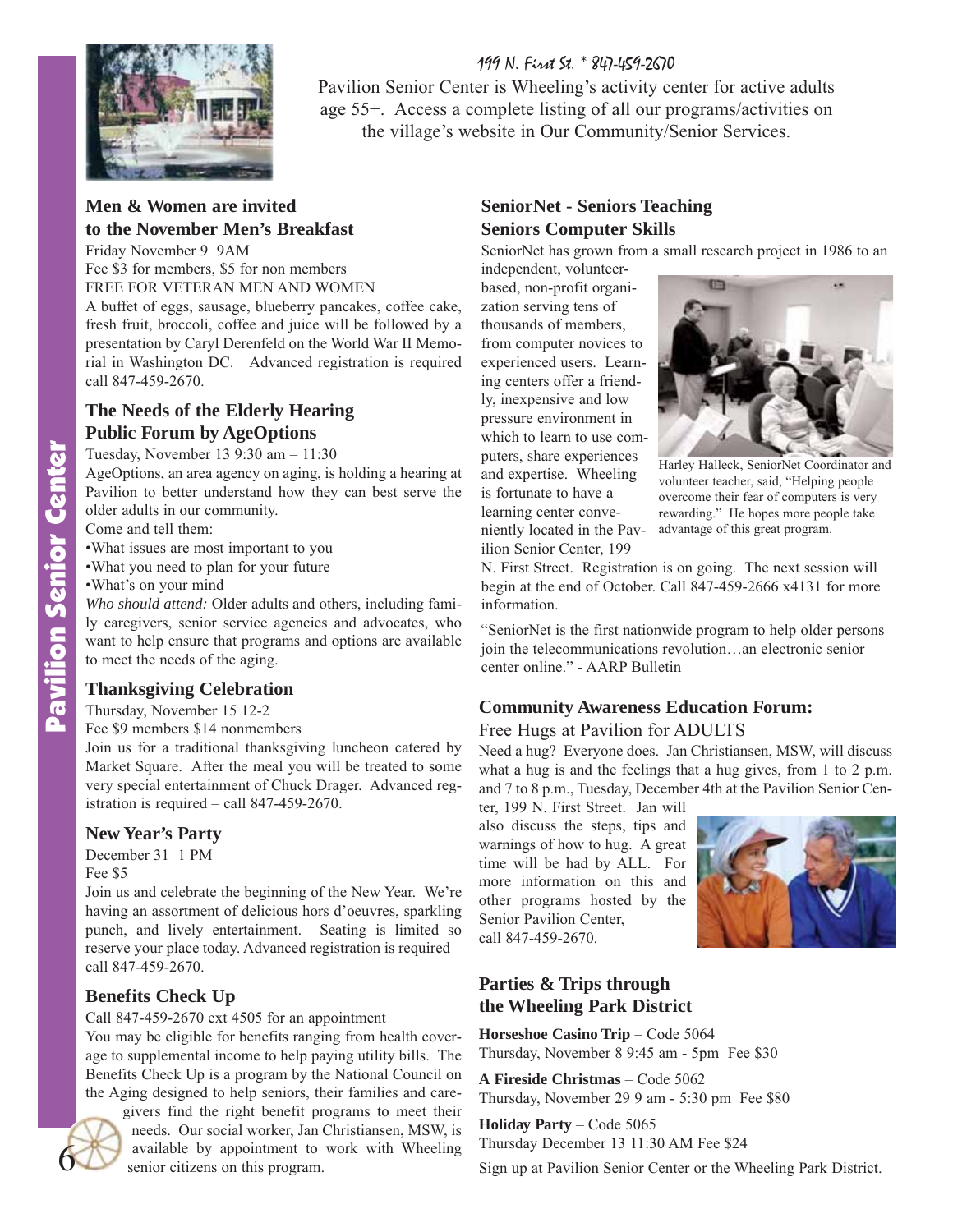## News You Can Use News You Can Use

#### **Relocation of the Village Departments**

During construction of the new Village Hall, several Village departments will have temporary homes. Engineering, Community Development - including the Building, Health and Planning Divisions - and Economic Development have joined the Public Works Department at 233 W. Hintz Road; one block west of the railroad tracks on the south side of the street. With the move, the Engineering Department becomes part of the Public Works and Community Development Departments. This reorganization will enhance the overall efficiency of the Village as it brings each of the 'community-project' departments together under one roof. The move will be short-lived, as the Community Development Department, including Economic Development & Engineering, will relocate to its permanent home within the new municipal complex once construction has been completed.

In addition, the internal reorganization has resulted in several position changes over the last several months.

Congratulations to the following individuals on their recent promotions:

Jon Sfondilis – Assistant Village Manager Tony Stavros – Director of Public Works Jim Kelly – Community Development Director Dan Ozanich – Director of Special Projects

#### **Holiday Refuse and Recycling Reminder!**

In observance of Thanksgiving, November 22, 2007, and Christmas Day, December 25, 2007, refuse and recycling collections will be delayed by one day.

#### **Last Day for Yard Waste Collections!**

Yard waste will be collected until November 30th. Yard waste must be placed in biodegradable Kraft paper bags (maximum 33 gallons and 45 pounds) for appropriate collections. Plastic bags will not be collected. Brush must be bun-



dled and tied with biodegradable twine or string. Branches must not be longer than 4 feet in length, 2 feet in diameter, and weigh over 45 pounds.

## Sunday, November 25, 2007

6:00pm - Songs of the Season 6:30pm - Lighting of the Lights 6:35pm - Santa & Mrs. Claus

> **BRING THE** WHOLE FAMILY!

#### ATTEND PUBLIC **MEETINGS**

Residents are invited to attend public meetings of Village Boards and Commissions. Most meet in the Village Hall Councilroom unless otherwise noted here.

### Regularly Scheduled Meetings

#### Village Board -

**Save the Date**

2nd & 4th Mondays of the

month, 7:30 p.m. Village Board Workshop-3rd Monday of the month

Plan Commission -

2nd & 4th Thursdays of the month, 7 p.m.

Board of Health - 4th Tuesday, every other month, 7 p.m.

Human Rights Commission - 1st Tuesday of every fourth month, 7:15 p.m., south half of Village Hall lunchroom. Jan. 2, May 1, Sept. 4

Senior Citizens Commission - 3rd Monday of the month, 10 a.m., south half of Village Hall lunchroom

Fire and Police Commission - 3rd Wednesday of the Month, 2 p.m., Fire Department Training Room

Chicago Executive Airport-3rd Wednesday each month, 6:30 p.m., Airport Offices,

1020 S. Plant Road. Chicago Executive Airport PACE

**Committee** Last Thursday of each month 7pm, Airport Offices 1020 S. Plant Rd

#### Beat Meetings -

East Meeting will be the 2nd Wednesday of each month. West Meeting will be the 4th Wednesday of each month.